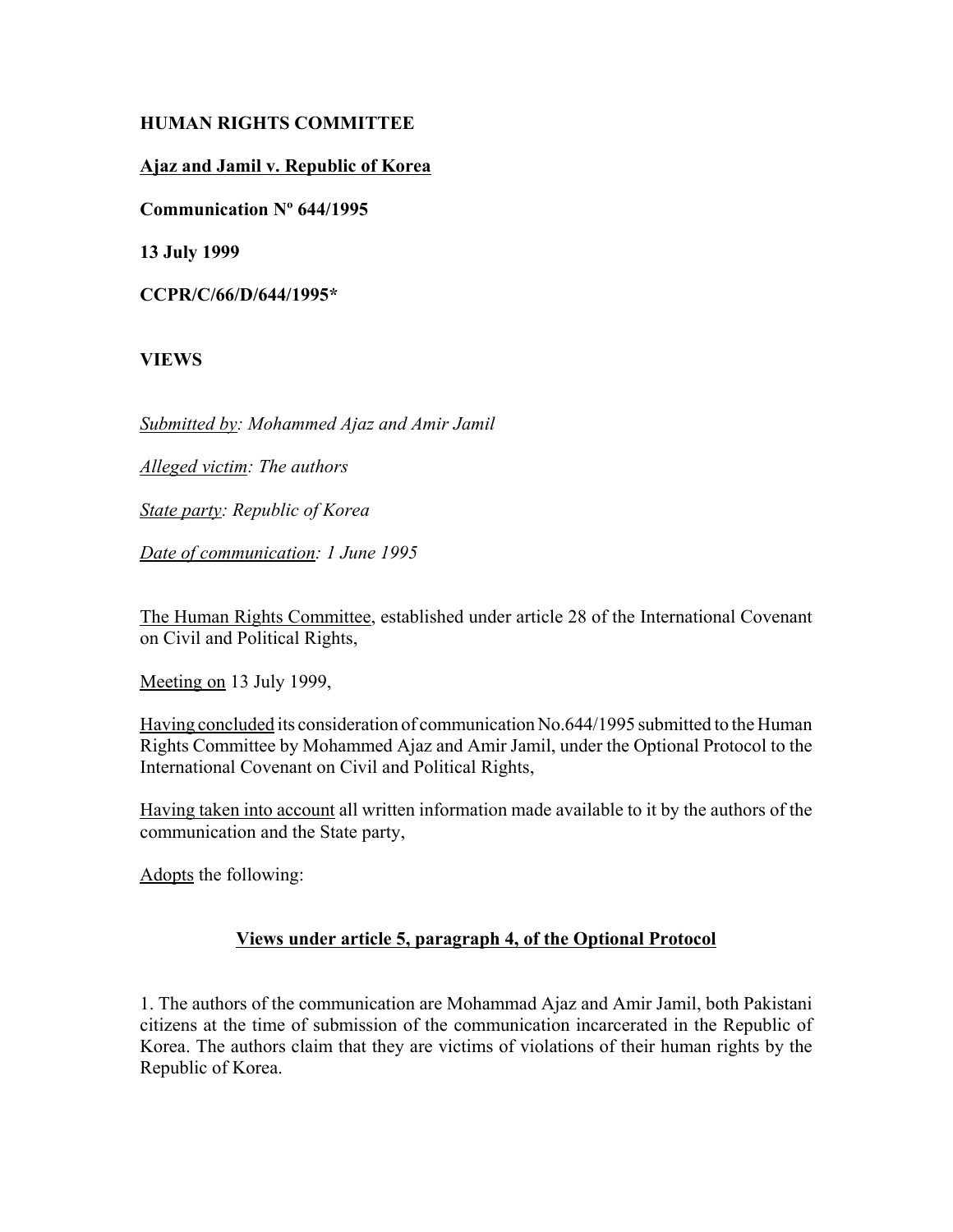#### The facts as presented by the authors

2.1 The authors state that they were convicted of murdering one Mokhter Ahmed (Vicky) and one Ahsan Zuber (Nana), two fellow Pakistani citizens, in Songnam City on 24 March 1992. The authors were tried and sentenced to death on 29 September 1992, after having pleaded not guilty to the charges.

2.2 The authors state that on 23 March 1992 they were in Songnam's mountain area southeast of Seoul, together with the deceased and three other men. According to the authors one of them, a certain Zubi accused the deceased of murdering his brother, who had been stabbed to death earlier that night in the town of Itaewon. The authors allege that Zubi then stabbed both deceased. The authors claim that they begged Zubi to desist, but that Zubi threatened that if the authors spoke of the evening's incidents, he would "include all of them in the murders".

2.3 The authors state that, on 26 March 1992, they were questioned by the Republic of Korea police as to the whereabouts of Zubi. The authors claim that they told the police that they knew nothing about Zubi's whereabouts. The authors further claim that the police and the investigating prosecutor then brought in one Zahid, the authors' roommate, and that Zahid was forced to sign a statement written by the police which alleged that the authors had stolen approximately \$200 from Zahid on 5 March 1992. The authors submit that the police elicited the statement from Zahid by severely beating him. The authors were subsequently charged with theft.

2.4 The authors state that, on 28 March 1992, the police discovered the bodies of the deceased. They further claim that, some time in April 1992, the police found and questioned Zubi. The authors submit that Zubi had been beaten by the police into signing a statement in which he confessed to the murders, and in which he implicated the authors. The authors state that "all six Pakistani men" who were present at the scene of the crime implicated Zubi. The authors claim that the police, in order to obtain inculpatory statements from the authors, proceeded to beat them and to apply electro-shock to their genitals. They state, however, that they neither made nor signed any confessions.

## The complaint

3.1 The authors state that, during the trial, both Zubi and Zahid testified that the police forced them to sign statements which implicated the authors. The authors also claim that no evidence was brought against them at trial. They state that the murder weapons were never found, that evidence of a "racketeering and criminal ring" in which they were allegedly involved was never substantiated and that after a witness testified to being present while the authors were being beaten by the police, the court was cleared of all defendants, following which, upon their return, the witness retracted his statement on record. They also complain about errors in the translation of their statements.

3.2 The authors state that they were sentenced to death, while Zubi received a sentence of 15 years of imprisonment, and others present at the scene of the crime received a sentence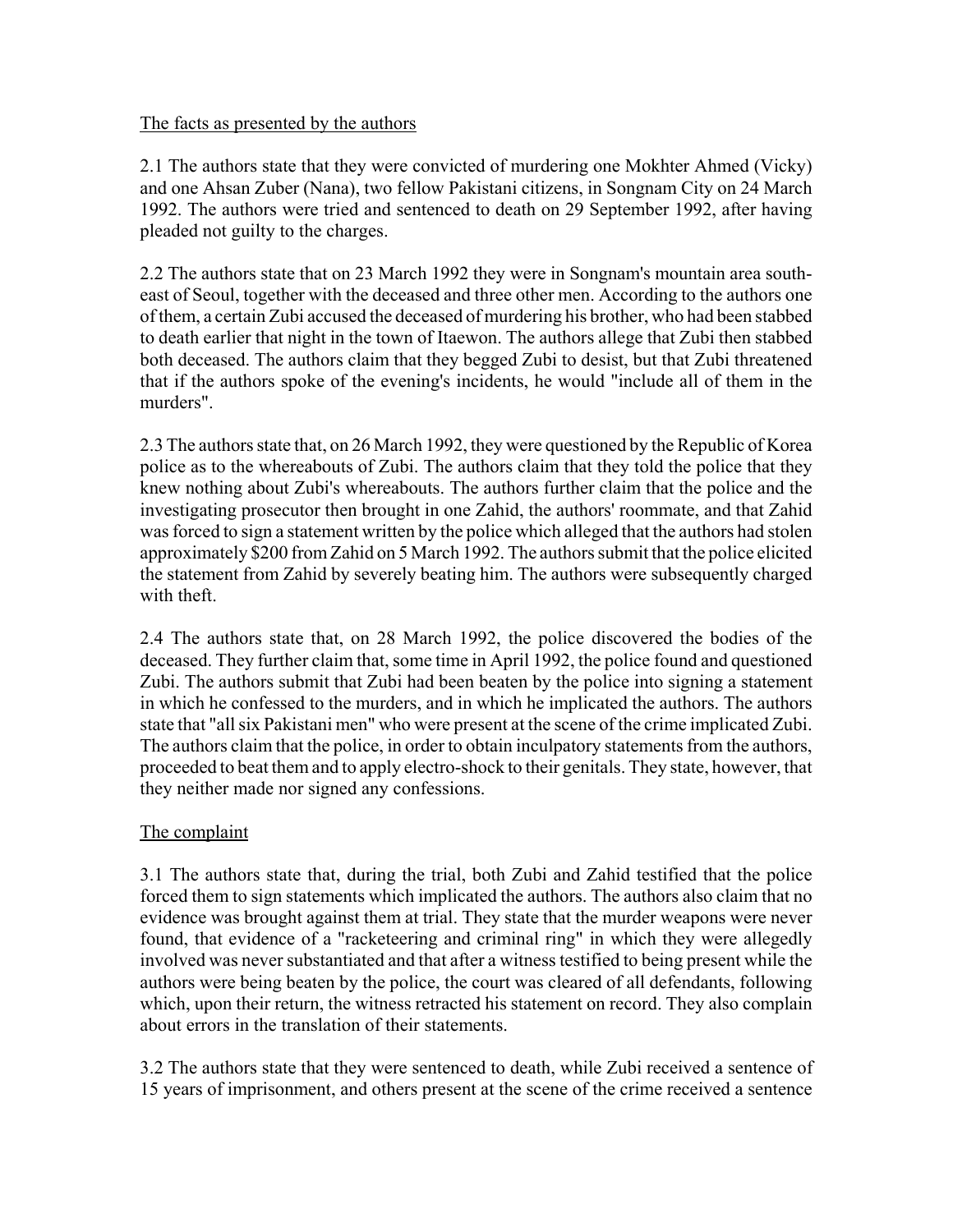of five years. They submit that the Supreme Court and the High Court allowed the sentences to stand. The authors acknowledge that they did not fully cooperate with the authorities, and submit that they were frightened of their co-accused Zubi, who threatened to harm their families if they told the truth.

3.3 Although the authors do not claim specific violations under the Covenant, the communication appears to raise issues under articles 6, 7, 9, 10 and 14.

#### State party's comments on admissibility and authors' comments thereon

4.1 By submission of 2 October 1995, the State party states that, on 29 September 1992, the Seoul Criminal District Court convicted the authors for murder, abandonment of corpse, robbery and attempted robbery and sentenced them to death. On 28 January 1993, the Seoul High Court denied the authors' appeal, and on 4 May 1993, the Supreme Court dismissed a further appeal. With this, the State party acknowledges that all available domestic remedies have been exhausted.

4.2 The State party submits that the authors have been convicted of the murders on the basis of testimonies and confessions of three accomplices to the crime. The authors themselves did not make a confession, and the State party argues that their allegations of torture are thus incredible. The State party contests the authors' claim that Imran Shazad (Zubi) confessed to the murders, and states that he only confessed to being an accomplice.

4.3 The State party submits that the authors have been sentenced to death because of the seriousness of their crime, and that their co-accused have been sentenced less severely because their crime was less serious. The State party adds that, in the absence of additional evidence, it cannot reinvestigate the case. However, if the authors can present sufficient evidence that a miscarriage of justice has occurred, they are entitled to a retrial.

5.1 In their response to the State party's submission, the authors reiterate that all witnesses and accused were tortured by the police and gave their testimony under pressure.

5.2 The authors further contend that the police beat them in their faces, and with a baseball bat over their bodies, in order to make them confess. During the interrogation, the interpreter Yooa Suk Suh was present and witnessed the beatings. Later they were subjected to electric shocks. They reiterate that during the trial their co-accused denied that the authors were the murderers. They further note that the State party mentions the names of the persons on whose evidence they were allegedly convicted, but claim that those mentioned were only interpreters who all testified that they were beaten. They request that the State party furnish copies of the trial transcript.

5.3 The authors further state that the Republic of Korea authorities do not allow free correspondence with outside organizations such as the Human Rights Committee.

6.1 By a submission of 29 April 1996, the State party reiterates that, although the authors denied their involvement in the crime from the beginning and throughout the trial, the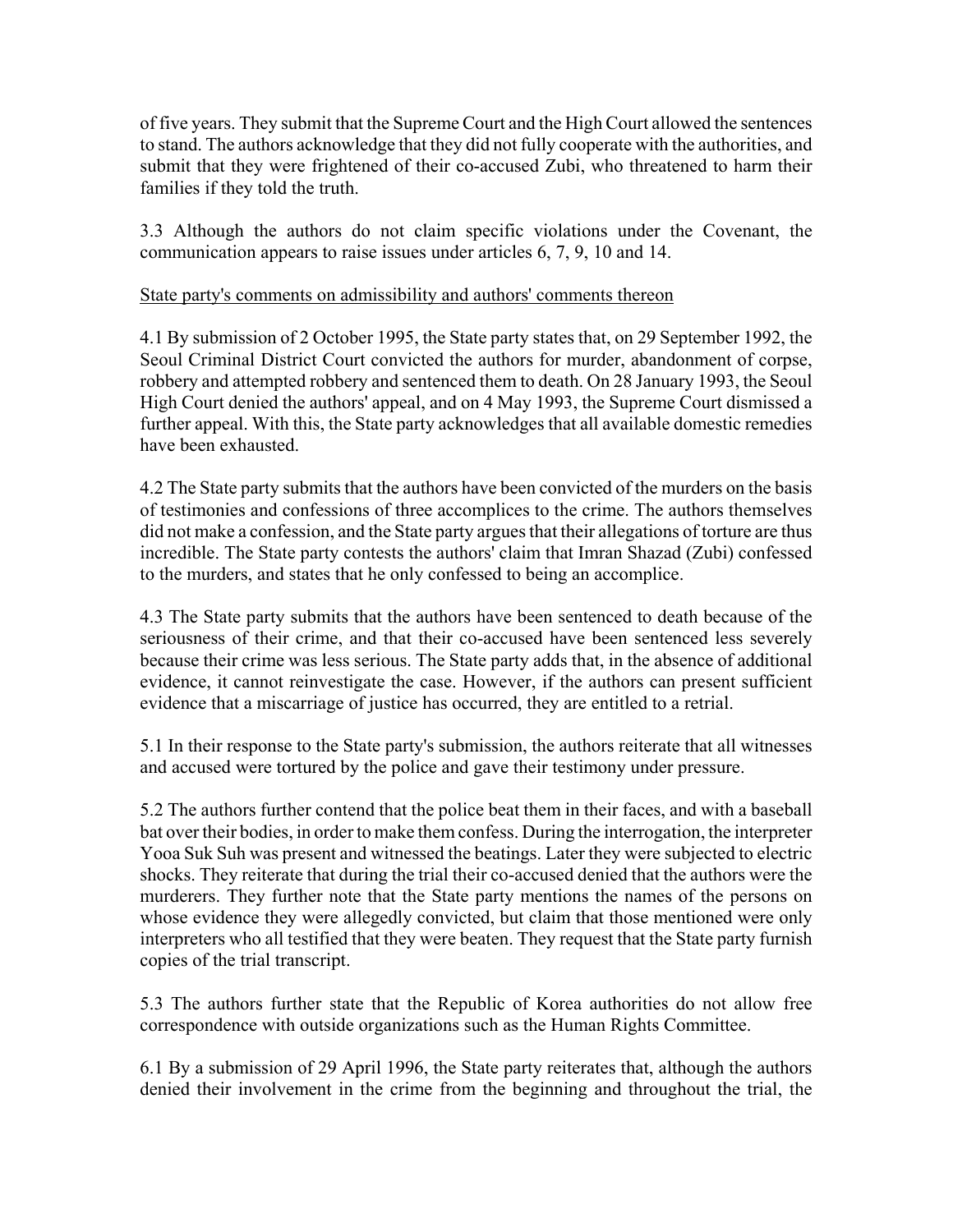testimonies of Yooun Suk Suh, Moahammed Tirke and Sang Jin Park, accomplices to the crimes, demonstrate that the authors murdered their victims in revenge against a rival criminal organization. The State party reiterates that their convictions were based on concrete evidence. The State party further explains that the authors were represented by legal counsel throughout the trial and the appeals.

6.2 As regards the right to correspondence, the State party submits that the Prisoners Communications Rules are in accordance with the United Nations Standard Minimum Rules for the Treatment of Prisoners, and allow correspondence with family and friends. Further, article 18 of the Penal Administration Act permits occasional correspondence with those other than family and friends. The latter right can be restricted only in exceptional cases for the sake of correctional education.

7. In their response to the State party's submission, the authors reiterate that the persons mentioned by the State party as having testified against them were interpreters during their time in detention. They conclude that this shows that the accusations against them were fabricated, and request the Committee to demand from the State party copies of the statements used in the trial. In this context, the authors claim that the Head of the Prosecutor's Office was found guilty of corruption six months after their trial.

#### The Committee's admissibility decision

8.1 At its 59th session, the Human Rights Committee considered the admissibility of the communication.

8.2 The Committee ascertained, as required under article 5, paragraph 2 (a), of the Optional Protocol, that the same matter was not being examined under another procedure of international investigation or settlement.

8.3 The Committee noted that the State party had acknowledged that the authors had exhausted all available domestic remedies, and that it had not raised any other objection to the admissibility of the communication.

8.4 The Committee considered that the allegations raised in the communication, including those of torture, confessions and testimonies given under duress, the use of these testimonies against the authors and the reliance of the Republic of Korea judicial authorities on these testimonies despite later withdrawal of the accusations contained therein, need to be examined on their merits.

9. Accordingly, on 19 March 1997, the Human Rights Committee decided that the communication was admissible and requested the State party to furnish original copies and translations into English of the trial transcripts and judgements in the case against the authors, as well as the statements on the basis of which the authors were convicted.

State party's observations and the authors' comments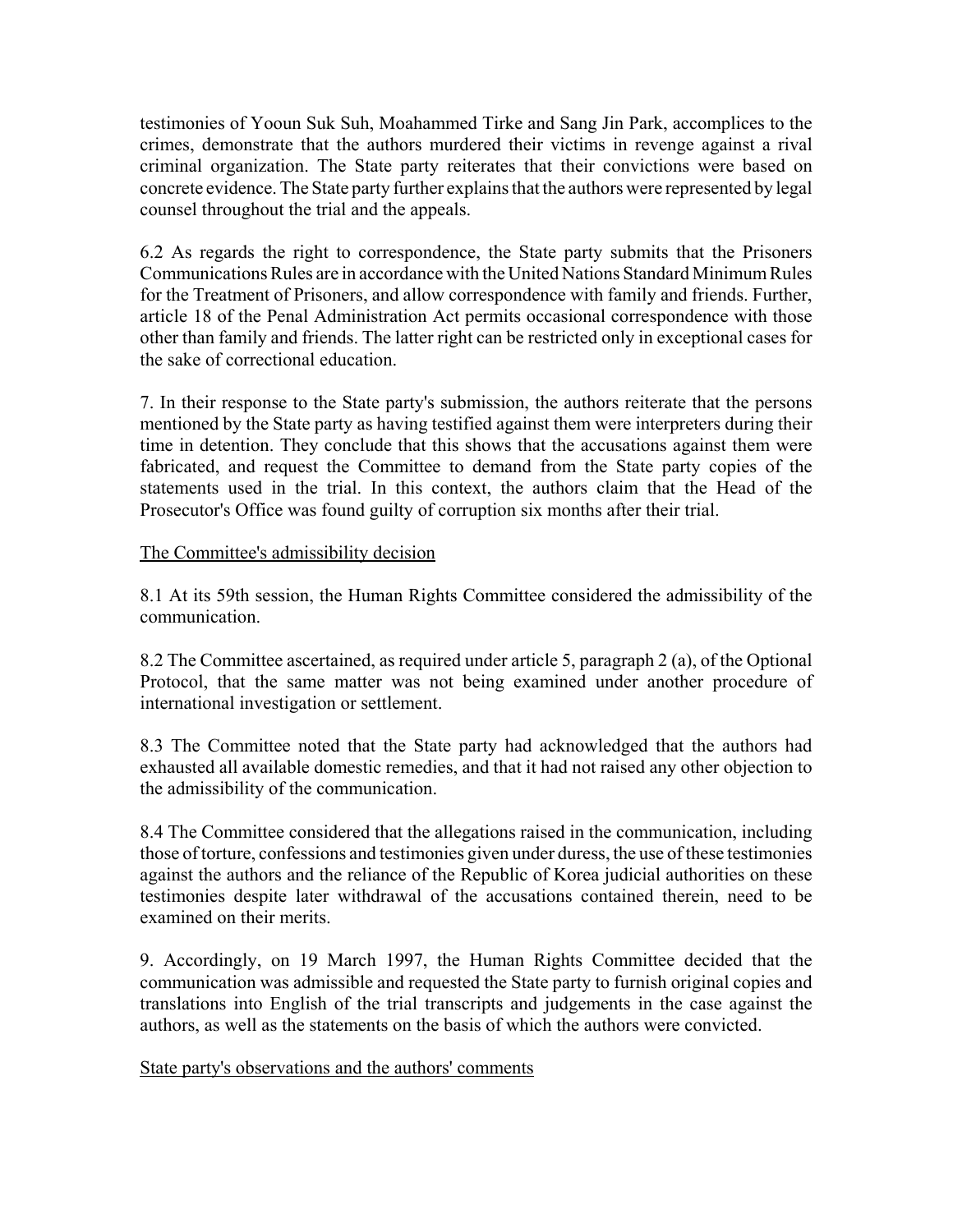10.1 By submission of 7 November 1997, the State party recalls the facts of the case against the authors as established by the courts. With regard to the authors' claims that they were forced to provide false testimony under mistreatment, the State party submits that the investigations documents show that the authors' testimonies were recorded word for word and that they had full opportunity to present an alibi. The State party emphasizes that a defence counsel was provided at all three stages of the proceedings. In relation to the translation, claimed to be inaccurate by the authors, the State party notes that this point was argued at length by the authors' counsel. A reinvestigation conducted in April 1997 proved the authors' claims to be inaccurate.

10.2 In a spirit of cooperation with the Committee, the State party submits that it reviewed the authors' case, despite it having been fairly and thoroughly deliberated by the courts. During the reinvestigation, conducted by a public prosecutor from the Ministry of Justice, the authors and the accomplices verified that their testimonies had been correctly recorded in the initial investigation documents. According to the State party, this nullifies the claim that acts of torture were employed to obtain confessions from the authors. When the authors reviewed the content of the translations, they acknowledged that the translations were done properly.

10.3 In respect to the authors' claim of having been tortured, the State party notes that this allegation was brought before the court during the trial, but that the authors and their legal defence failed to present any tangible evidence, and their claims were dismissed. In this connection, the State party recalls that acts of torture are prohibited by law; if torture nevertheless occurs, the perpetrator is severely punished and any confession obtained through acts of torture loses its validity.

10.4 The State party further submits that the authors tried to entice and threaten the accomplices to offer favourable testimonies and manufacture evidence. According to the State party this is shown by correspondence and anonymous blackmail messages. It encloses English translations of some letters.

10.5 With regard to the Committee's request for the trial transcripts and the judgements in the case, the State party maintains as a rule that it is not allowed to peruse, photocopy and transmit the records of closed cases in order to protect the safety of victims and witnesses and the repute of defendants. It moreover argues that translating about a thousand pages of investigation documents is physically impossible at this time.

11.1 By letter of 30 June 1997, Mr. Hyoung Tae Kim, Chairman of the Korean Catholic Human Rights Committee presents himself as the authors' legal representative and encloses a power of attorney to this effect.

11.2 By submission of 23 March 1998, the authors comment on the State party's submission. They reiterate that their conviction is not based on facts but on speculation. They reiterate that they were taken into custody on false charges of robbery, that they were ill treated and that the interpreters misrepresented the facts.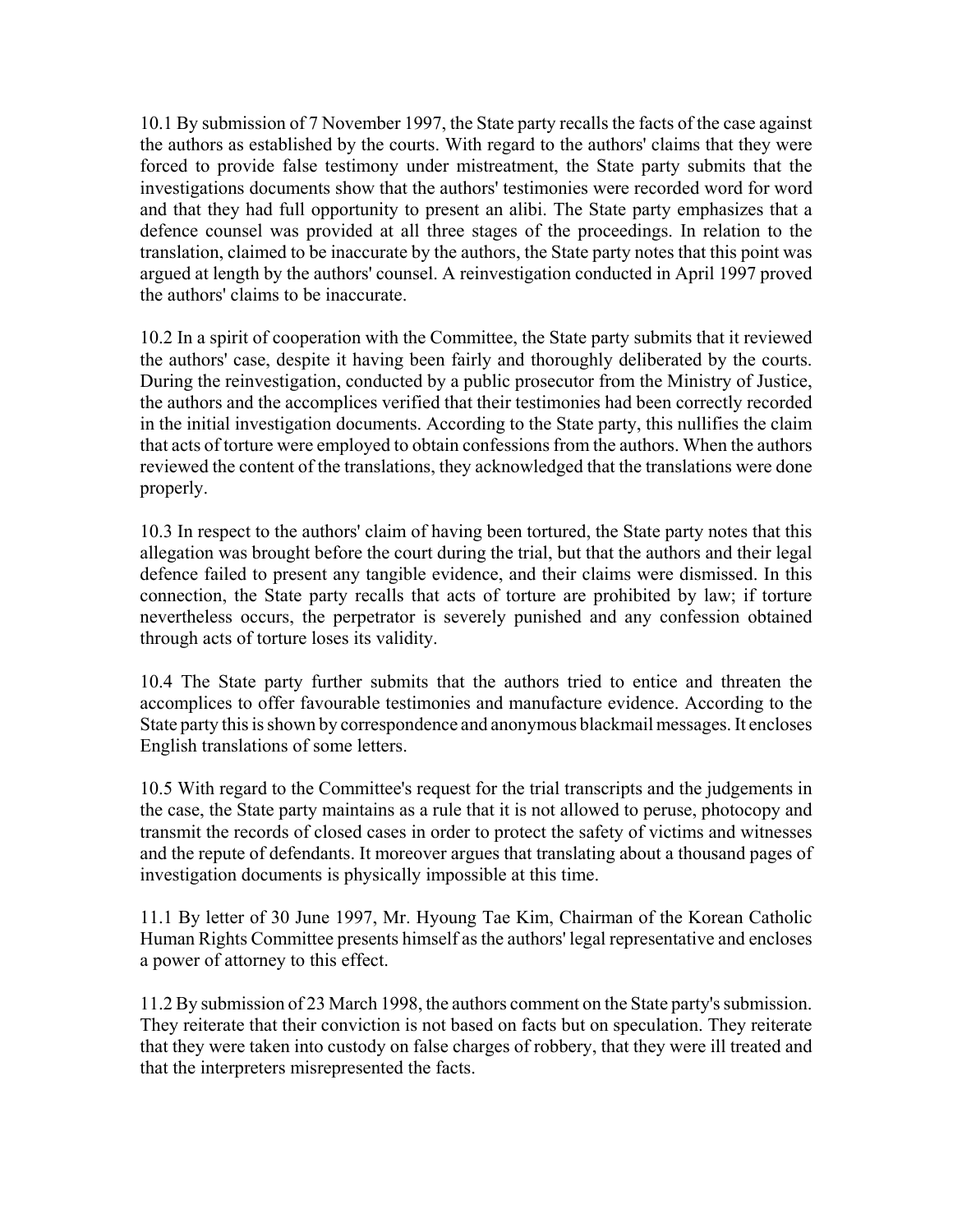11.3 With regard to the State party's reinvestigation, the authors state that a prosecutor came to visit them in prison in late April 1997, and that he asked them questions which were translated by a prison guard. They state that no proper reinvestigation has been carried out. They deny that they verified that their statement had been properly recorded in the investigation documents and state that they have never been allowed to verify the contents of the translations of their statements.

11.4 The authors reject the State party's claims that they tried to influence the witnesses and co-accused in order to have them testify in their favour.

11.5 The authors state that they cannot show how the police tortured them, but they refer to the statements made by the accused at trial that they had been tortured. Mr. Ajaz states that he suffered permanent damage to his left ear, and Mr. Amir nasal damage and the fracture of his right hand finger. They state that they have no access to their medical reports.

12.1 By further submission of 3 July 1998, the State party provides additional observations. With regard to the authors' claim that they were found guilty because of errors in the translation and interpretation, the State party submits that the testimony of the translators shows that the authors' statements have been correctly translated. In this context, the State party notes that one of the interpreters was a Pakistani national.

12.2 With regard to the authors' allegations of torture, the State party refers to a medical report that at the time of his arrest, Mr. Ajaz was suffering from chronic tympanitis of the left ear. In court, a Korean interpreter testified that he never saw any use of torture during the investigative process. According to the State party, during the reinvestigation in April/May 1997, the authors never complained to the prosecutor about use of torture against them.

12.3 With regard to the authors' suggestion that they were discriminated against because they were foreigners, the State party notes that all criminal proceedings apply equally to foreigners and citizens alike and that the Constitution assures everyone within the State's jurisdiction effective protection and remedies against any acts of racial discrimination.

12.4 The State party notes that some of the discrepancies between the State party's account of the facts and that of the authors are due to problems of translation. The State party maintains that the authors were found guilty by the courts on the basis of the consistent and coinciding confessions of the accomplices. According to the State party, the authors during the court hearings denied being present at the scene of the crime, and acknowledged for the first time their presence in their interview with the prosecutor on 1 May 1997. The prosecutor also spoke to one of the co-accused in prison, who testified that he had lied in court when he said that he didn't know anything about the crime, and that he had taken part in it together with the authors.

12.5 The State party maintains that the authors received a fair and impartial trial, and that they were found guilty at three levels, by the District Court, the High Court and the Supreme Court. It adds that the authors are entitled to a retrial if they present sufficient evidence.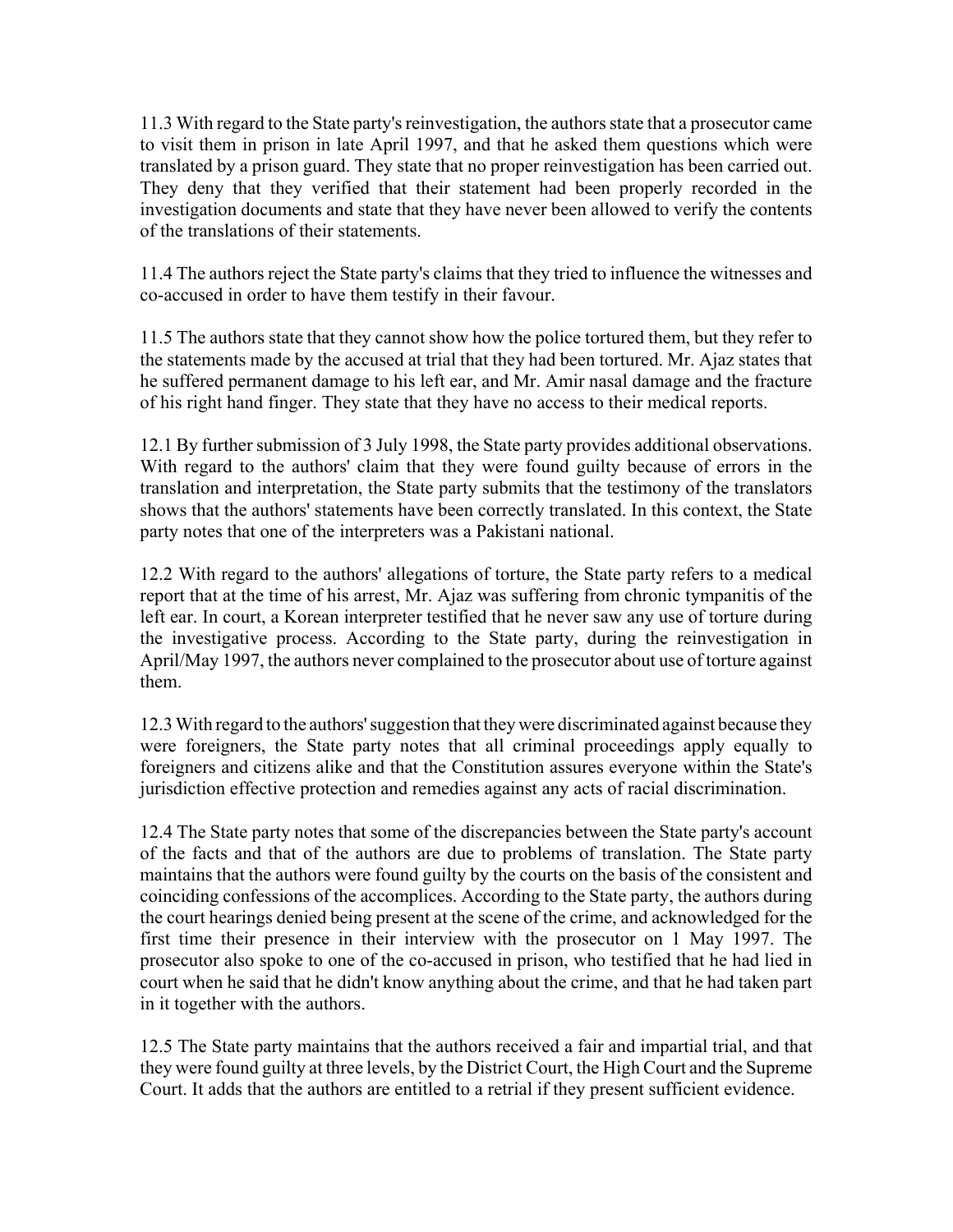12.6 The State party provides copies of English translations of the Courts' judgements. From the judgements, it appears that the District Court considered the voluntariness of the statements made by the defendants, but that in the light of the testimonies it found no sustainable reason to doubt the voluntariness of the statements. On appeal, the High Court examined the authors' grounds of appeal that the statements made by the defendants were not trustworthy because of mistakes in the translation and interpretation, and because of threats and violence used against the defendants. The High Court found however that the interpreters were capable of interpreting in Pakistani and Korean, and did so correctly. It also noted that the police officer in charge of the investigation had made detailed and elaborate reports on the investigation process and that no evidence was found to prove that he had treated the accused harshly in any way or that he fabricated testimony. The Court concluded that the defendants had not been forced to testify, nor tortured. The Supreme Court rejected the authors' appeal on the basis that no misinterpretation of facts in the use of evidence occurred which would cause a violation of the law.

13.1 By letter of 23 July 1998, the authors' representative informs the Committee that the authors have been granted a pardon by the President. This information is confirmed by a note from the State party, dated 2 September 1998, that the authors' death sentence has been commuted to life imprisonment, in compliance with its national amnesty programme.

13.2 By letter of 26 February 1999, the authors' representative informs the Committee that the authors have been released from prison and have returned to Pakistan on 25 February 1999. This information has been confirmed by the State party in a note dated 9 March 1999.

## Issues and proceedings before the Committee

14.1 The Human Rights Committee has considered the present communication in the light of all the information made available to it by the parties, as provided in article 5, paragraph 1, of the Optional Protocol.

14.2 The Committee notes that the authors' claims that there was not enough evidence to convict them, that they had been tortured in order to force them to confess and that mistakes occurred in the translations of their statements were examined by both the court of first instance and the court of appeal, which rejected their claims. The Committee refers to its jurisprudence that it is not for the Committee, but for the courts of States parties, to evaluate the facts and evidence in a specific case, unless it can be ascertained that the evaluation was clearly arbitrary or amounted to a denial of justice. The Committee regrets that the State party did not provide a copy of the trial transcript which has prevented the Committee from examining fully the conduct of the trial. Nevertheless, the Committee has considered the judgements of the District Court and the High Court. Having regard to the content of these judgments and in particular their evaluation of the authors' claims subsequently made to the Committee, the Committee does not find that those evaluations were arbitrary or amounted to a denial of justice or that the authors have raised before the Committee any issues beyond those so evaluated.

15. The Human Rights Committee, acting under article 5, paragraph 4, of the Optional